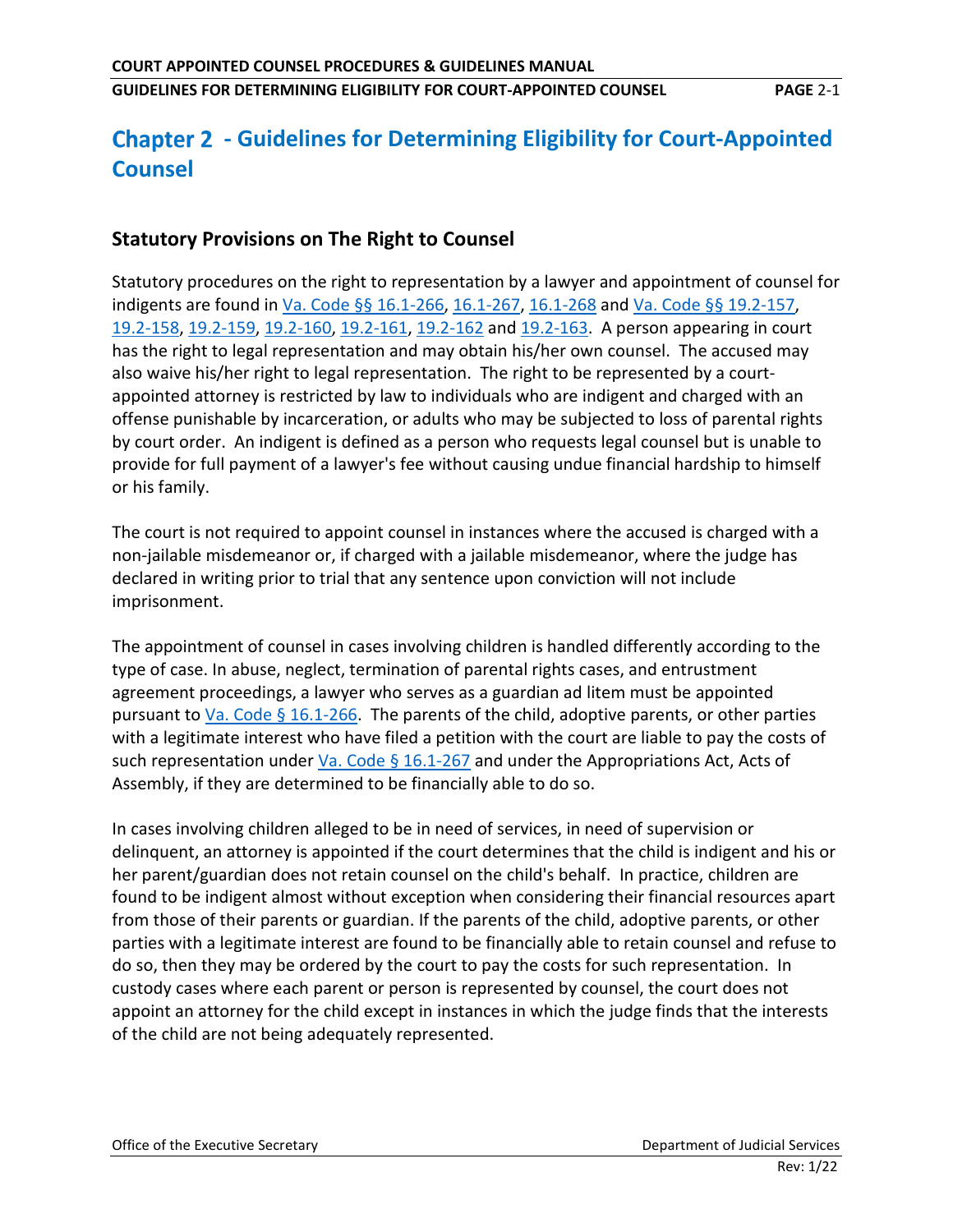# **General Policies**

In order to aid case processing and provide counsel to eligible defendants at an early stage in the proceedings, the following procedures should be considered:

- The judge of each appointing court should designate an office and/or individuals to be responsible for interviewing and assisting the defendant in filling out the financial statement forms.
- Judges of the district courts should make the eligibility determination and appointment of counsel in all cases arising in those courts. Judges of the circuit court should rely on the decision of the judge of the district court regarding those cases and only open the issue of eligibility if new information comes to the court's attention or upon request of any party.
- Form DC-333, [Financial Statement-Eligibility Determination for Indigent Defense Services](http://www.vacourts.gov/forms/district/dc333.pdf) is included in this manual and has been reviewed and approved by the Committee on District Courts for use in all district courts. It is also recommended for use in circuit courts.
- All persons requesting counsel should be reminded of the penalties for giving false information in the eligibility process. [Va. Code § 19.2-161.](https://law.lis.virginia.gov/vacode/19.2-161)
- Defendants should be reminded that, if convicted, costs for their legal representation will be assessed against them at the conclusion of the trial and added to their fines, costs, and expenses owed.
- The person requesting court-appointed counsel should provide to the court an estimation of their total assets, to be recorded onto the financial statement form. The court may but is not required to verify the estimations given.

# **Procedures for Determining Eligibility of an Adult for Court-Appointed Counsel**

The determination of the right to court-appointed counsel is made prior to the trial if no determination was made in a pre-trial procedure. The procedures for determining the right of the person to a court-appointed lawyer are outlined below:

- Every person accused of having committed a crime or who may be subjected to loss of parental rights must be advised of his/her right to legal representation:
	- $\circ$  The individual may elect to hire their own attorney;
	- o The individual may waive their right to legal representation;
	- $\circ$  The judge will appoint a lawyer to represent the accused at public expense if the person indicates he is indigent and that it is his desire to obtain a courtappointed attorney by filing a request for counsel form together with a financial statement, and the person indicates that he is indigent and meets the eligibility requirements established by law.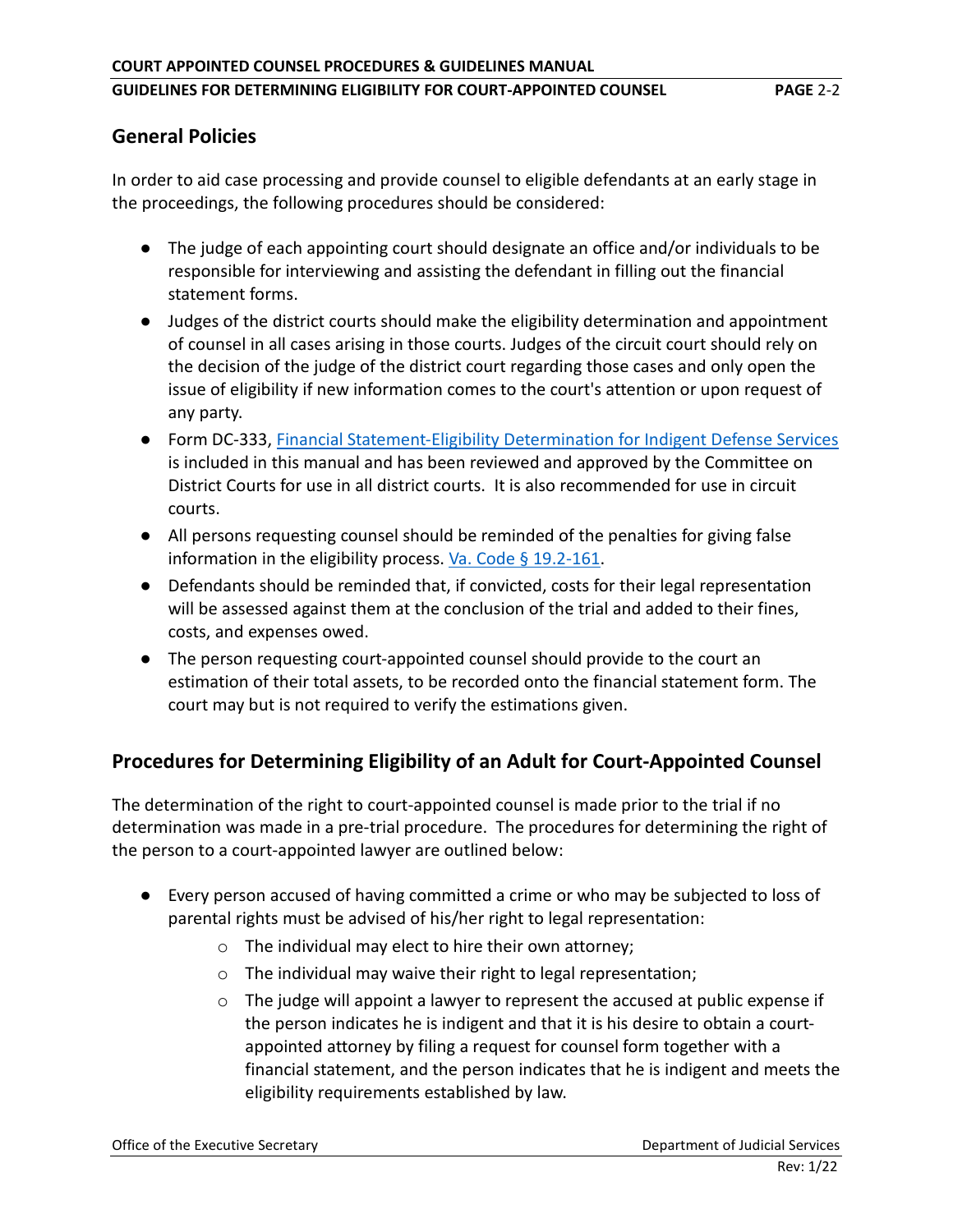#### **COURT APPOINTED COUNSEL PROCEDURES & GUIDELINES MANUAL**

#### **GUIDELINES FOR DETERMINING ELIGIBILITY FOR COURT-APPOINTED COUNSEL PAGE** 2-3

- The court is not required to appoint counsel in instances where the accused is charged with a misdemeanor if the judge has stipulated in writing prior to trial that, if convicted, no jail sentence will be imposed.
- The person should be advised that if the court appoints a lawyer, the accused is liable for the full costs allowed by the court for such counsel if convicted.
- The person should be asked to indicate his/her choice regarding representation by a lawyer:
	- $\circ$  If the accused indicates he/she will hire an attorney, instruct him/her to have the attorney notify the clerk's office that the lawyer will be representing the accused.
	- $\circ$  If the accused wishes to waive their right to counsel, have him/her sign form DC-335, Trial Without a Lawyer (in district courts) and follow the appropriate waiver process in circuit courts.

**NOTE:** If the accused executes a waiver prior to an appearance before a judge, the judge must ask the accused at the trial if he/she still wishes to waive his right to legal representation. This act is required to comply with Va. [Code § 19.2-160.](https://law.lis.virginia.gov/vacode/19.2-160)

- o The judge may decide not to appoint an attorney prior to trial on a misdemeanor charge if the judge decides that no jail sentence will be imposed upon the accused if convicted. That decision should be stipulated in writing by the judge (in district courts, the judge uses the appropriate section of form DC-335, Trial Without a Lawyer).
- o If the accused asks for a court-appointed lawyer, it must be determined whether he/she is eligible given the charge(s) pending against them. In order to be eligible for representation by a court-appointed lawyer, the accused must be:
	- charged with a felony or a misdemeanor for which a jail sentence may be imposed and be without counsel.
	- one who has not waived his/her right to legal representation, and be one who claims indigency.
- The accused must prepare and sign form DC-334, Request for Appointment of a Lawyer requesting representation by a lawyer as well as form DC-333, [Financial Statement -](http://www.vacourts.gov/forms/district/dc333.pdf) [Eligibility Determination for Indigent Defense Services.](http://www.vacourts.gov/forms/district/dc333.pdf) These forms may be used as well in circuit courts.
- Once completed, the forms must be transmitted to the court according to the instructions of the judge.

# **Use of the Financial Eligibility Guidelines**

The financial eligibility guidelines established by the General Assembly for use by all courts are as follows:

Office of the Executive Secretary **Department of Judicial Services** Department of Judicial Services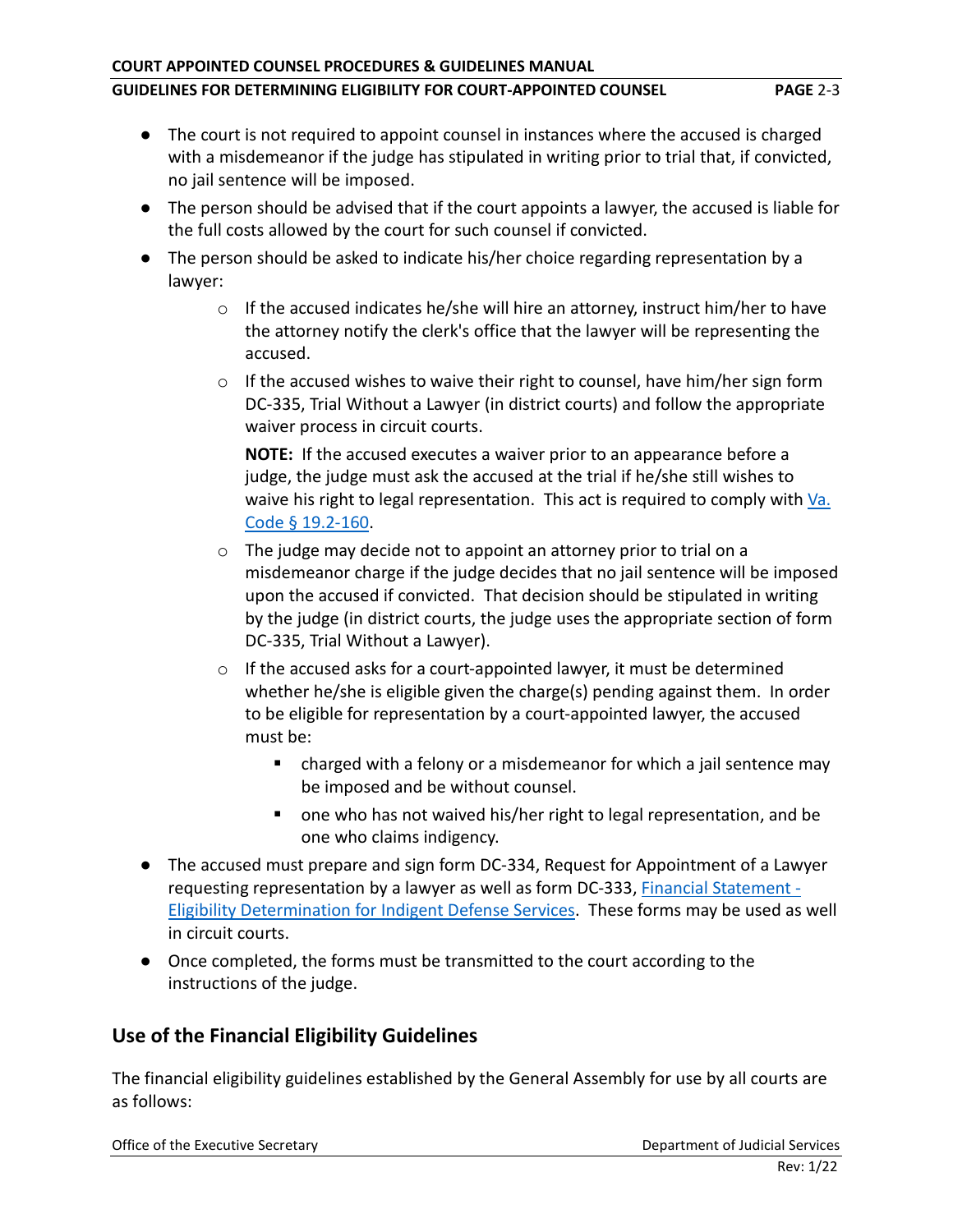#### **Presumption of Indigency**

A defendant is presumed eligible for appointed counsel if the defendant is a current recipient of a state or federally administered public assistance program for the indigent. Examples are AFDC, Food Stamps, Medicaid, and Supplemental Security Income (SSI). This presumption shall be rebuttable where the court finds that a more thorough examination of financial resources of the defendant is necessary.

#### **Financial Resources**

If the defendant requests court-appointed counsel and is not presumptively eligible under paragraph 1, the court shall examine the financial resources of the defendant with consideration given to net income, assets, and exceptional expenses.

#### **Net Income**

The defendant's net income shall include total salary and/or wages minus deductions required by law. Also, to be considered are funds and amenities from any other sources including but not limited to:

- o social security payments
- o union funds
- o veteran's benefits
- o workmen's compensation
- o unemployment benefits
- o other regular support from an absent family member
- o public or private employer pensions
- o income from dividends, interest, rents, estates, trusts, or gifts.

#### **Assets**

The court shall examine all assets convertible into cash within a reasonable period of time without causing substantial hardship or jeopardizing the applicant's ability to maintain home/employment. Assets include all cash on hand as well as in checking and savings accounts, stocks, bonds, certificates of deposit, and tax refunds. All personal property owned by the defendant that is readily convertible into cash shall be considered, except property exempt from attachment. All real estate owned by the defendant shall be considered in terms of the amount that can be raised by a loan on the property.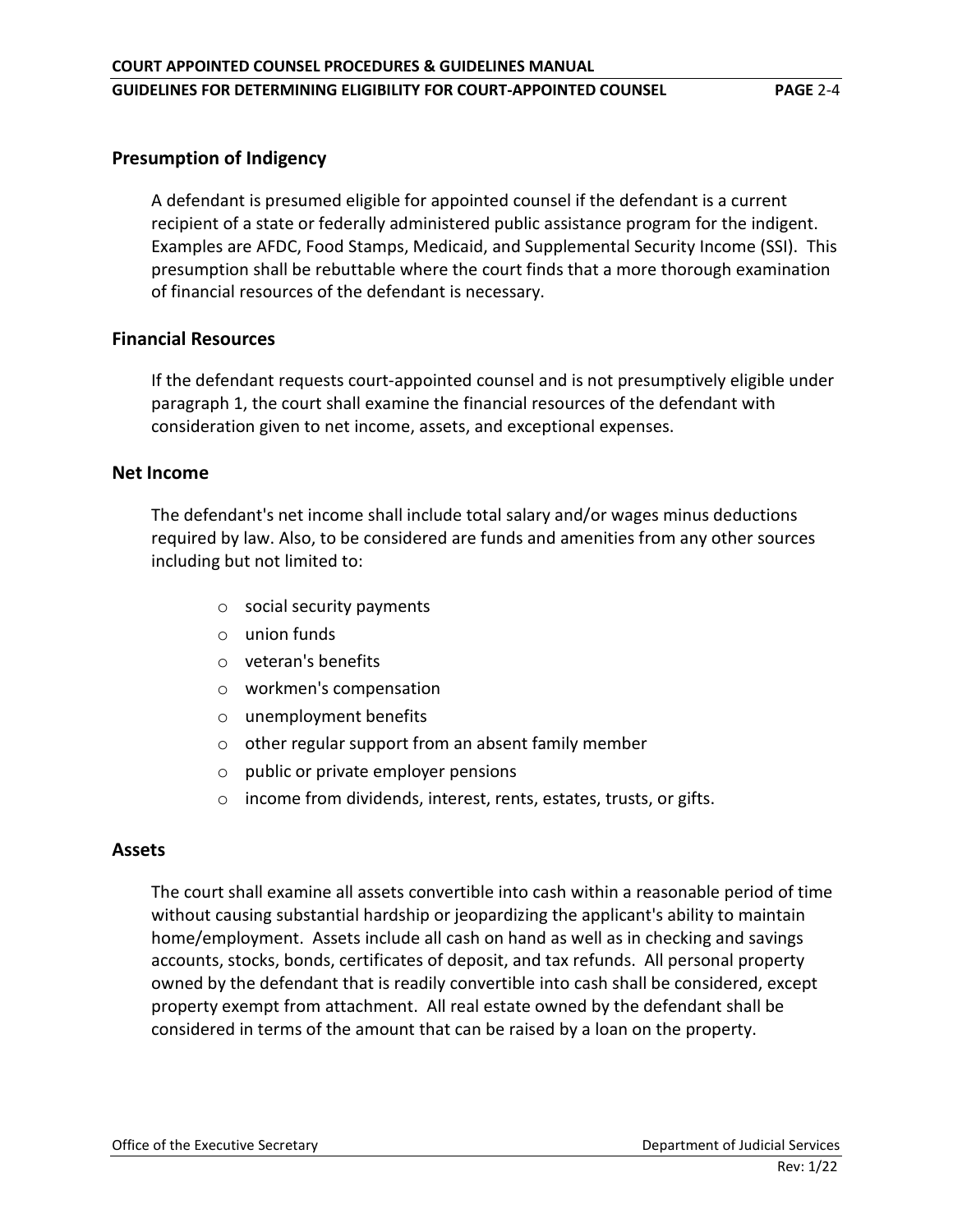#### **Exceptional Expenses**

In making its determination, the court shall consider, in addition to income and assets, any unusual expenses of the defendant and/or his/her family, which would in all probability prohibit him/her from being able to secure private counsel. Such items shall include but not be limited to costs for medical care, family support obligations, and childcare payments.

### **Indigency Formula**

If the available funds (sum obtained from paragraph 2 A and B minus the expenses included in paragraph 2 C) are at or below the amounts in the following table and the defendant does not waive his right to counsel or retain counsel on his own behalf, the defendant is deemed eligible for defense services at public expense.

**Household Size:** includes total number of persons residing in the home that the defendant has financial responsibility for, including the defendant.

| <b>Household Size:</b>        |          |        |        |        |
|-------------------------------|----------|--------|--------|--------|
| 2022 Average Funds (annually) | \$16,988 | 22.888 | 28.788 | 34.688 |

Source: Federal Poverty Guidelines plus 25% (Source: Federal Register/Vol. 87, No. 14/ January 21, 2022 pp. 3315-3316)

### **(Add \$5,900 for each additional member in households of more than four)**

For purposes of eligibility determination, the income, assets, and expenses of the spouse, if any, who is a member of the defendant's household, shall be considered unless the spouse was the victim of the offense(s) allegedly committed by the accused.

**NOTE:** The Office of the Executive Secretary of the Supreme Court of Virginia will distribute updates to these income levels to all courts on an annual basis.

### **Exceptional Circumstances**

If the available funds of the accused exceed recommended guidelines and the defendant fails to employ counsel and does not waive his right to counsel, the Court may, in exceptional circumstances and where the ends of justice so require, appoint an attorney to represent the defendant. In making such appointments, the Court shall state in writing its reasons for so doing. The written statement by the Court shall be included in the permanent record of the case. In district court cases, the written statement should be made in the order portion of form DC-334, Request for Appointment of a Lawyer.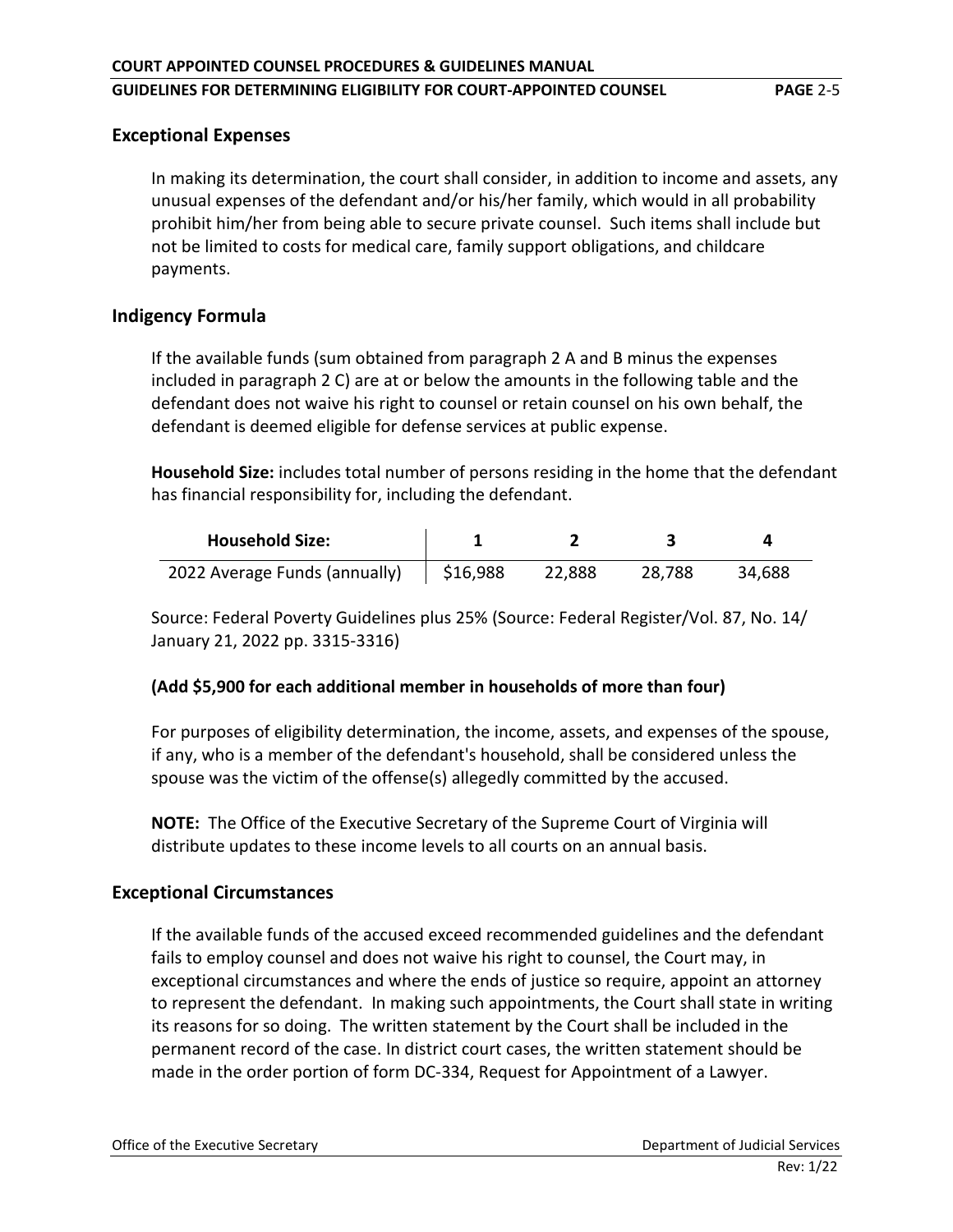# **Procedures for Determining Eligibility of a Juvenile for Court Appointed Counsel**

If a juvenile is eligible for court-appointed counsel under the provisions of [Va. Code § 16.1-266,](https://law.lis.virginia.gov/vacode/16.1-266) the same financial eligibility guidelines are applied in determining whether counsel should be appointed. The financial and legal responsibility of parents or persons standing in loco parentis is provided in [Va. Code §§ 16.1-266](https://law.lis.virginia.gov/vacode/16.1-266) and  $16.1$ -267. Parents or guardians must complete a financial statement if a court-appointed lawyer for the juvenile is requested. Parents are liable for the costs of such counsel up to \$120 when a lawyer is appointed in the J&DR court and the parents are deemed financially able to pay. However, [Va. Code § 16.1-267](https://law.lis.virginia.gov/vacode/16.1-267) limits the liability of a parent to a maximum of \$100 if the action involving a juvenile is in a circuit court. In addition, counsel appointed by the court under Va. Code  $\S$  16.1-343 for involuntary commitment, or an appeal, shall be compensated in the amount not to exceed \$100.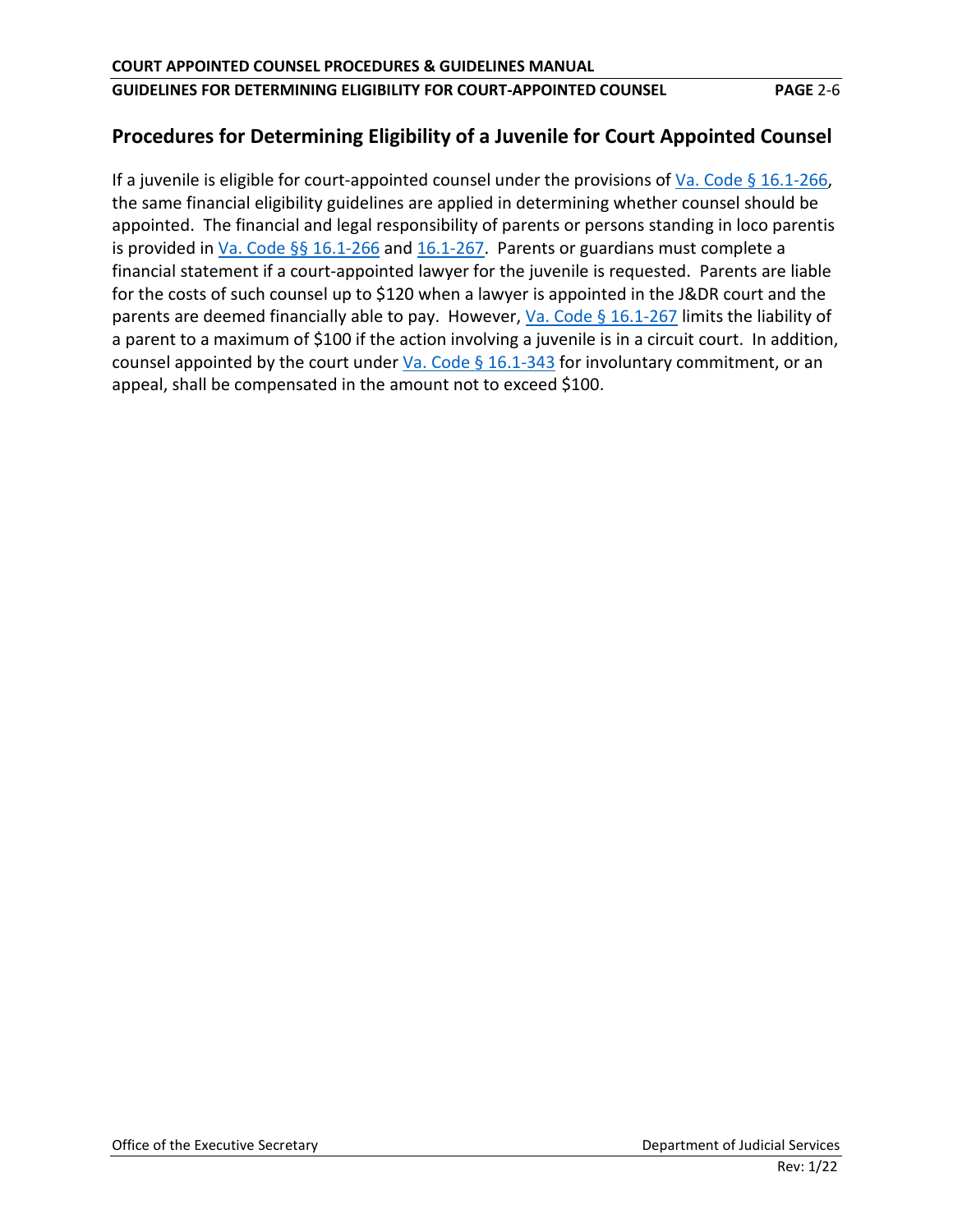#### **DC-333, FINANCIAL STATEMENT - [ELIGIBILITY DETERMINATION FOR INDIGENT DEFENSE](http://www.vacourts.gov/forms/district/dc333.pdf)  [SERVICES](http://www.vacourts.gov/forms/district/dc333.pdf)**

| <b>FINANCIAL STATEMENT – ELIGIBILITY DETERMINATION</b>                            |                     |                                   |                                    |                |
|-----------------------------------------------------------------------------------|---------------------|-----------------------------------|------------------------------------|----------------|
| <b>FOR INDIGENT DEFENSE SERVICES</b> Commonwealth of Virginia                     |                     | VA. CODE § 19.2-159               |                                    |                |
| PRESUMPTIVE ELIGIBILITY                                                           |                     |                                   |                                    |                |
|                                                                                   |                     |                                   |                                    |                |
|                                                                                   |                     |                                   | CITY/COUNTY                        |                |
|                                                                                   |                     |                                   |                                    |                |
|                                                                                   |                     |                                   |                                    |                |
| [] I currently do not receive public assistance.                                  |                     |                                   |                                    |                |
| Names and address of employer(s) for defendant and spouse:                        |                     |                                   |                                    |                |
|                                                                                   |                     |                                   |                                    |                |
|                                                                                   |                     |                                   |                                    |                |
| <b>NET INCOME:</b>                                                                |                     | <b>Self</b>                       | <b>Spouse</b>                      |                |
|                                                                                   |                     |                                   |                                    |                |
|                                                                                   |                     |                                   |                                    |                |
| Other income sources (please specify)                                             |                     |                                   |                                    |                |
|                                                                                   |                     |                                   | $S$                                |                |
| <b>EMPLOYMENT HISTORY:</b>                                                        |                     |                                   |                                    |                |
| Were you employed at the time of your arrest? [ ] yes [ ] no                      |                     |                                   |                                    |                |
| If yes, my net take home pay was [ ] per week [ ] month                           |                     |                                   |                                    |                |
|                                                                                   |                     |                                   |                                    | COURT USE ONLY |
| Total wages earned last calendar year?                                            |                     |                                   |                                    |                |
| <b>ASSETS:</b>                                                                    | <b>TOTAL INCOME</b> |                                   |                                    | А              |
|                                                                                   |                     |                                   | and an annual contract of the con- |                |
|                                                                                   |                     |                                   |                                    |                |
| Any other assets: (please specify)                                                |                     |                                   |                                    |                |
|                                                                                   | with a              |                                   |                                    |                |
|                                                                                   |                     |                                   |                                    |                |
| Real estate $-$ \$<br>NET VALUE                                                   |                     |                                   |                                    |                |
|                                                                                   | with net            |                                   |                                    |                |
|                                                                                   |                     |                                   |                                    |                |
| YEAR AND MAKE                                                                     |                     |                                   |                                    |                |
| Motor                                                                             | with net            |                                   |                                    |                |
| Vehicles<br>YEAR AND MAKE                                                         |                     |                                   |                                    |                |
|                                                                                   |                     |                                   |                                    | COURT USE ONLY |
|                                                                                   |                     |                                   |                                    | В              |
|                                                                                   |                     |                                   |                                    |                |
|                                                                                   |                     |                                   |                                    |                |
|                                                                                   |                     |                                   |                                    |                |
|                                                                                   |                     |                                   |                                    |                |
| <b>EXCEPTIONAL EXPENSES</b> (Total Exceptional Expenses of Family)                |                     |                                   |                                    |                |
|                                                                                   |                     |                                   |                                    |                |
| [ ] deducted from paycheck [ ] not deducted from paycheck                         |                     |                                   |                                    |                |
|                                                                                   |                     |                                   |                                    |                |
|                                                                                   |                     |                                   |                                    |                |
|                                                                                   |                     |                                   |                                    |                |
|                                                                                   |                     |                                   |                                    | COURT USE ONLY |
| This statement is made under oath. Any false statement may                        |                     | <b>TOTAL EXPENSES</b>             | <b>S</b>                           |                |
| constitute a violation of law under Virginia Code § 19.2-161                      |                     |                                   | COLUMN "A" plus COLUMN "B" minus   |                |
| and be subject to criminal penalty, including incarceration.                      |                     | COLUMN "C" equals available funds |                                    |                |
| I hereby state that the above information is correct to the best of my knowledge. |                     |                                   |                                    |                |
|                                                                                   |                     |                                   |                                    |                |
|                                                                                   |                     |                                   |                                    |                |
|                                                                                   |                     |                                   |                                    |                |
| DATE                                                                              | <b>SIGNATURE</b>    |                                   |                                    |                |
| Sworn/affirmed and signed before me this day.                                     |                     |                                   |                                    |                |
|                                                                                   |                     |                                   |                                    |                |
| DATE                                                                              | <b>SIGNATURE</b>    |                                   |                                    | TITLE          |
| FORM DC-333 REVISED 10/11                                                         |                     |                                   |                                    |                |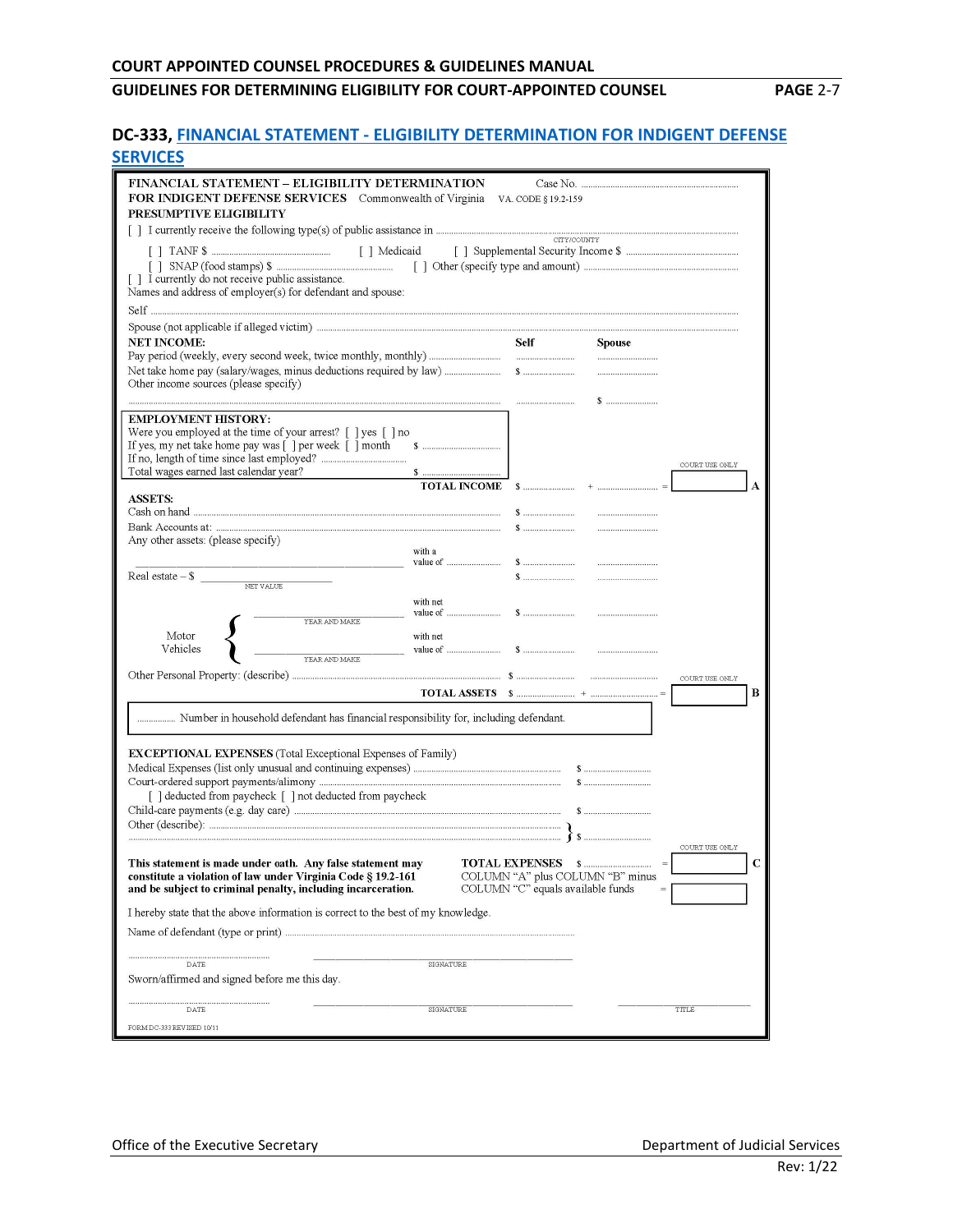# **Eligibility Determination**

Pursuant to [Va. Code § 19.2-159,](https://law.lis.virginia.gov/vacode/19.2-159) the criteria is established for determination of indigency and eligibility for appointment of court-appointed counsel or public defender services in all Virginia courts.

# **Presumption of Indigency**

A defendant is presumed eligible for appointed counsel if the defendant is a current recipient of a state or federally administered public assistance program for the indigent. Examples are AFDC, Food Stamps, Medicaid, and Supplemental Security Income (SSI). This presumption shall be rebuttable where the court finds that a more thorough examination of financial resources of the defendant is necessary.

## **Financial Resources**

If the defendant requests court-appointed counsel and is not presumptively eligible, the court shall examine the financial resources of the defendant with consideration given to Net Income, Assets, and Exceptional Expenses.

#### **Net Income**

The defendant's net income shall include total salary and/or wages minus deductions required by law. Also to be considered are funds and amenities from any other sources including but not limited to social security payments, union funds, veteran's benefits, workmen's compensation, unemployment benefits, other regular support from an absent family member, public or private employee pensions, or income from dividends, interests, rents, estates or trusts, or gifts.

### **Assets**

The court shall examine all assets convertible into cash within a reasonable period of time without causing substantial hardship or jeopardizing defendant's ability to maintain home/employment. Assets include all cash on hand as well as in checking and savings accounts, stocks, bonds, certificates of deposit, and tax refunds. All personal property owned by the defendant that is readily convertible into cash shall be considered, except property exempt from attachment. All real estate owned by the defendant shall be considered in terms of the amounts that could be raised by a loan on the property.